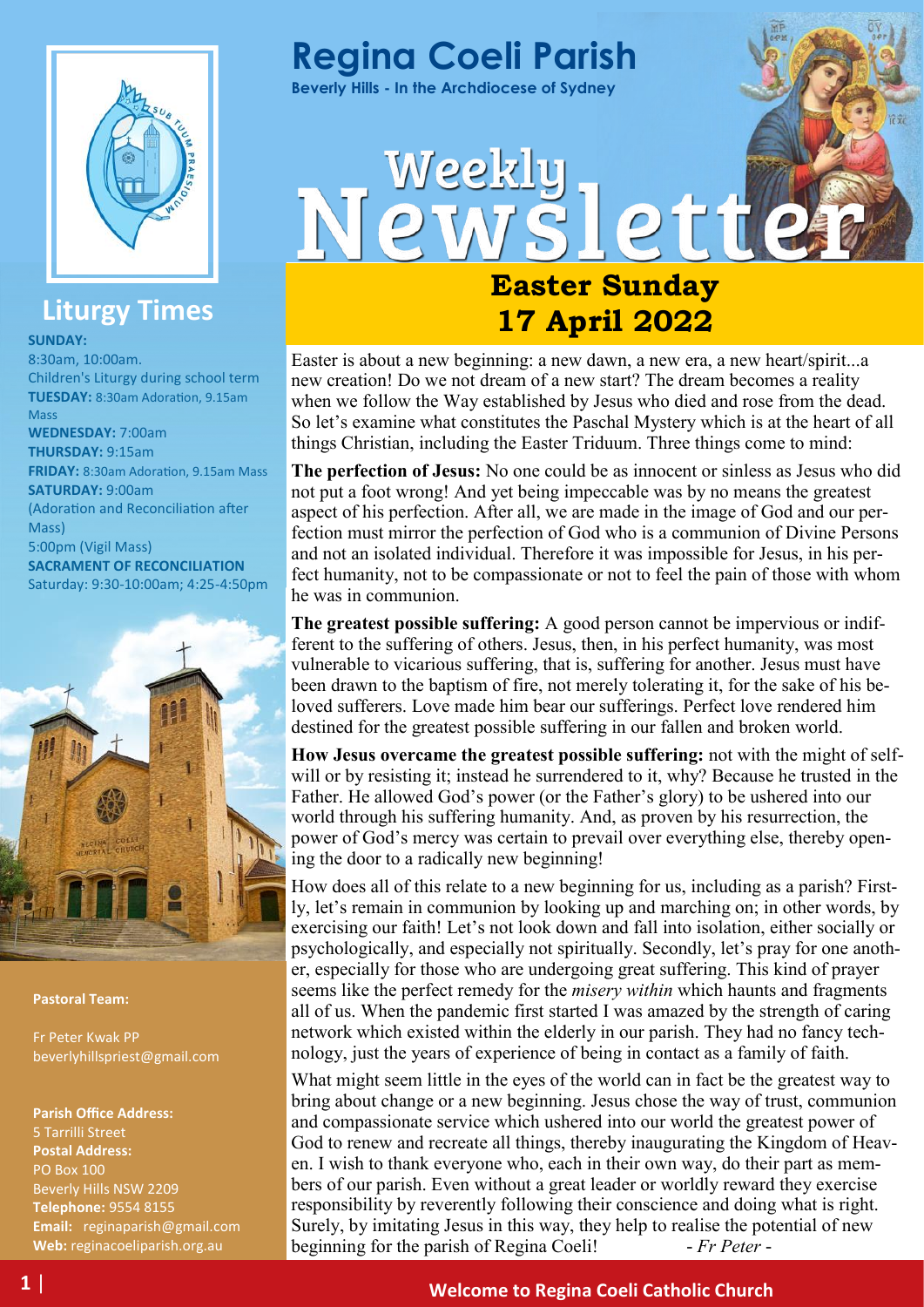## **The Ahead**

| Sun 17 April<br><b>Easter Sunday</b>     | 8.30am<br>10.00am                                          | Mass<br>Mass                                                          |
|------------------------------------------|------------------------------------------------------------|-----------------------------------------------------------------------|
| Mon 18 April                             |                                                            | No Mass                                                               |
| Tue 19 April                             | $9.15$ am                                                  | Mass                                                                  |
| Wed 20 April                             | 7am -                                                      | Mass                                                                  |
| Thu 21 April                             | $9.15$ am                                                  | Mass                                                                  |
| Fri 22 April                             | $9.15$ am                                                  | Mass                                                                  |
| Sat 23 April                             | 9.00am<br>$9:25-$<br>9:55am<br>$4:15-$<br>$4:45$ pm<br>5pm | Mass<br>Adoration<br>& Reconciliation<br>Reconciliation<br>Vigil Mass |
| Sun 24 April<br><b>2nd Sunday Easter</b> | 8.30am<br>10.00am                                          | Mass<br>Mass                                                          |

#### Thursday afternoon tea (2-4pm) is back

#### **Recently Deceased**

Giuseppa Campagna, Patricia McMellon, Peter Lyle, Nea Gooley, Gloria Fisher, Gennaro Sacco, Dorothy Browne, Kathleen Coleman, David Brown, Bill Gately

#### **In Loving Memory**

Ugo Burracchi, Tabita Lindarti, Irene Hall, Ariel Fiorini, Tarcisius Sujono Setio Kuncoro, Mary Crawford, Jimmy Simmons, Giuseppe Graniero, The Hayes Family, Anna Maria Cicuto, Joe Poolice

#### **Please remember those who are in ill**

**health especially:** Brian Moore, Josephina Algozzino, Mildred Petit, James Ybasco, Josh Venture, Carmen Bajada, Anne Kensey, Monica Costa, Quang Vo, Matt Nugent, Ann McDowell, Damiano Serravalle, George Dagher, Mrs Saba, Pat Mortimer, Mrs Donald Burch, Mary Daniels, Geoff McDowell, Elena Mura, Mr TD (Terry) Wall, Kim Delaney, Lauren Sotano, Sam Hy, Georgia Brown, Luke Compton, Paul Camelotti.

#### **Rosary Statue Mrs A. Capra 168 Moorefields Road Ph: 0490 532 693**



**Parish Secretary**  TBC 9554 8155 Tues 11am-4pm & Fri 11am-4pm

**Sacramental Coordinator/ PSSO** Mrs Elizabeth Gooley 9554 8155 reginasacramental@gmail.com Tuesday **and** Thursday from 11.30am - 3.30pm

**School Principal Mr Chris Egan** Asst. Principal Mr Peter Busch

**REC** Mrs Elizabeth Webster

## **The Diocese of Lismore 2022 Flood Appeal**

**The parish of Regina Coeli has raised over \$6000 for this appeal!** Apparently, this is the largest amount ever raised by the ladies of St Vincent de Paul Society who are contributing from their own funds to bring up the total to **\$7000** which has already been transferred into the official account for the appeal. Thank you for your generous  $\&$  sincere expressions of almsgiving this Lent!

At last year's Easter Vigil, one of our gorgeous holy water fonts at the back of the church fell! It seemed that the font had cracked near the base some years prior but the glue that held it together had finally given up. I made a mental note to myself that I had to get it repaired. That was a year ago!

I had been feeling particularly bad about the delay because, after 120 days of lockdown last year, I couldn't possibly claim to have been too busy. Finally, I found a few skilled "Good Samaritans" who were able to find a superior solution this time and "resurrect" the holy water font, just in time for Easter 2022! Alleluia!







Thank you to Joan and Rita who organised holy water bottles to be blessed and distributed at Easter! I know we've had more than plenty of rain as of late. But holy water is for replenishing us from within! **Families are encouraged to gather in their homes and** 

**conduct the ritual of blessing their homes with Easter holy water.** Please pick up one bottle of holy water per household and also take home a copy of the 'Blessing of homes during Eastertime' booklet.

A lady by the name of Hala has very kindly made and donated around 100 Easter bunnies! All children who attend Mass over Easter are encouraged to take one home. I believe there is chocolate inside each!



| <b>Last Weekend</b><br>10 April 2022 |          | <b>Attendance</b> |         |
|--------------------------------------|----------|-------------------|---------|
|                                      |          | 5PM               | ~125    |
|                                      |          | 8.30AM            | ~175    |
| 2nd Collection \$1474.50             |          | 10AM              | $-230+$ |
| 1st Collection                       | \$875.65 | <b>Total</b>      | ~530+   |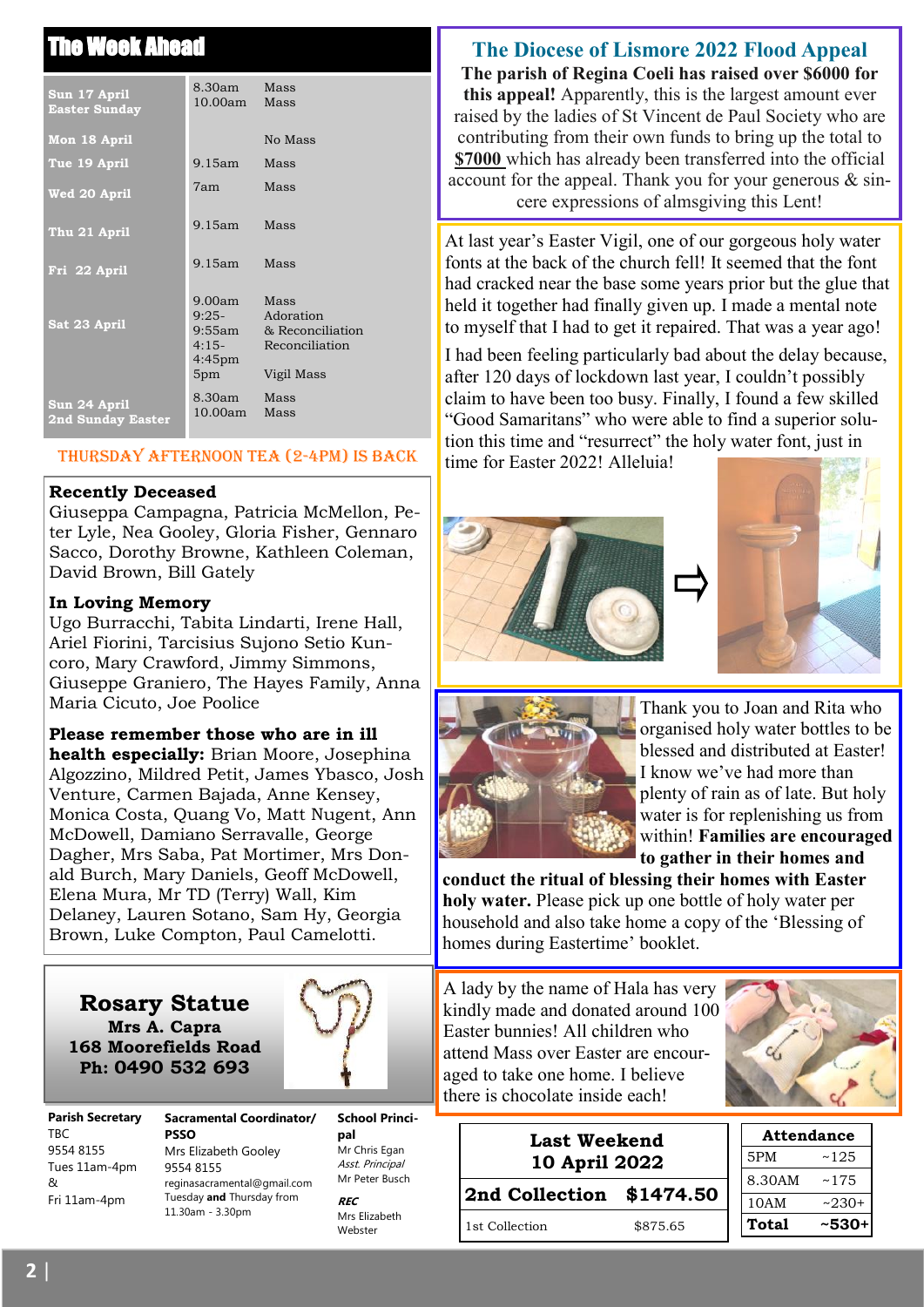## **Introducing the candidates for RCIA 2022**

#### **#6 Justen**

*I was born in America and moved to Australia as a baby. My mother is Catholic and we grew up with faith and Christian values in our household but I was never baptised. I look forward to getting baptised this Easter as I look to reconnect with my faith and further my relationship with God. My two boys are also now at an age where they are starting to understand and they will be baptised with me. As a child, I attended Catholic school and the faith and values were something that were close to me but it wasn't until I had kids of my own that I have begun to be reconnected with faith and look to bring them up with the same faith, belief and values. I also miss being part of a community which was present during my schooling years and taking part in other Catholic sacraments.*

#### **#7 Sally**

*I was born and raised in a practicing Antiochian Orthodox family. I attended mass weekly and going to church was a familiar part of my childhood. I had relatives that were Roman Catholic and so attending mass in a Catholic church was also a familiar practice. When I met my husband in 2005 he was a practicing Catholic and so there was no second thought about joining him for mass at a Catholic church.*

*During the years we were dating we would go to mass weekly at Our lady of Lourdes at Earlwood. Not only was I comfortable with this but my family also never encouraged me otherwise and I recognise this now as one of my first blessings on this journey. I did not have stumbling blocks!*

*During this time that we were dating I participated in WYD 2008 with my husband, his siblings and friends. At World Youth Day 2008 I experienced one of the first most profound moments in my life. This was at confession, and now that I think about it I'm not really sure if I should have participated because I didn't actually know what I was doing! During this confession I had a profound, emotional and deep spiritual experience that I will never forget. It was during this time that I was also introduced to Mother Theresa which opened up a curiosity into the world of Catholic saints and Catholic related topics. This experience followed by a series of blessings from the holy spirit both before and after I was married set me on a spiritual path to where I am today.*

*Once we were married and started a small family, the religious part of our life came to the forefront and became more and more important and as I was attending mass I would find myself partaking even deeper than I had before in the liturgy and understanding other aspects of our faith.*

*Up until this time I feel like I had a foot in each door of the churches and I was very comfortable with this. I didn't feel out of place at either of the churches. I was connecting with God in both churches to some small degree that I see now. After these experiences which I count among the most important blessings in my life - on the Catholic side of things something completed me. Through these blessings by the holy spirit and meeting some wonderful people, my whole life has been blessed and changed. Through the work of God's hands on earth I have been gently guided to the full knowledge of what being a Catholic means. I had never really felt that I had consciously closed the door on my Orthodox roots, however I had quietly grown to love the Catholic faith and I felt a fullness there that kept growing. Somehow, though the Catholic Church doors kept opening for me to grow in my faith. As I look back on everything now, I see that it may not all have been unplanned! Without even noticing, I no longer had one foot in each door but rather was unconsciously standing both feet in one. The Catholic Church.*

*Now standing with both feet inside the Catholic church, I can ask myself why it is that I feel in my heart this is where I should be? My spiritual journey in the Antiochian Orthodox Church was wholesome and real and other than perhaps the obvious differences in liturgical traditions I was never aware of any difference at all between Orthodoxy and Catholicism. We shared the same sacraments and for me that seemed enough. As I looked into the catholic faith in more detail, I recognised that there are other differences and disputes among the similarities. And so, through prayer, the fortune of having faithful and loving people around me and by God's grace I have come to know and believe that the Catholic Church holds the fullness of the faith that Christ intended when establishing his Church on earth and I am here because of the work of the Holy Spirit through that fullness.*

*For the last few years, I have felt like I am Catholic. This year at Easter I will formally and publicly profess my faith as a Catholic. I will be fully part of the Catholic Church which I have grown to love and which I know loves me.*

In total 7 candidates participated in RCIA 2022. Welcome to our new Catholics!